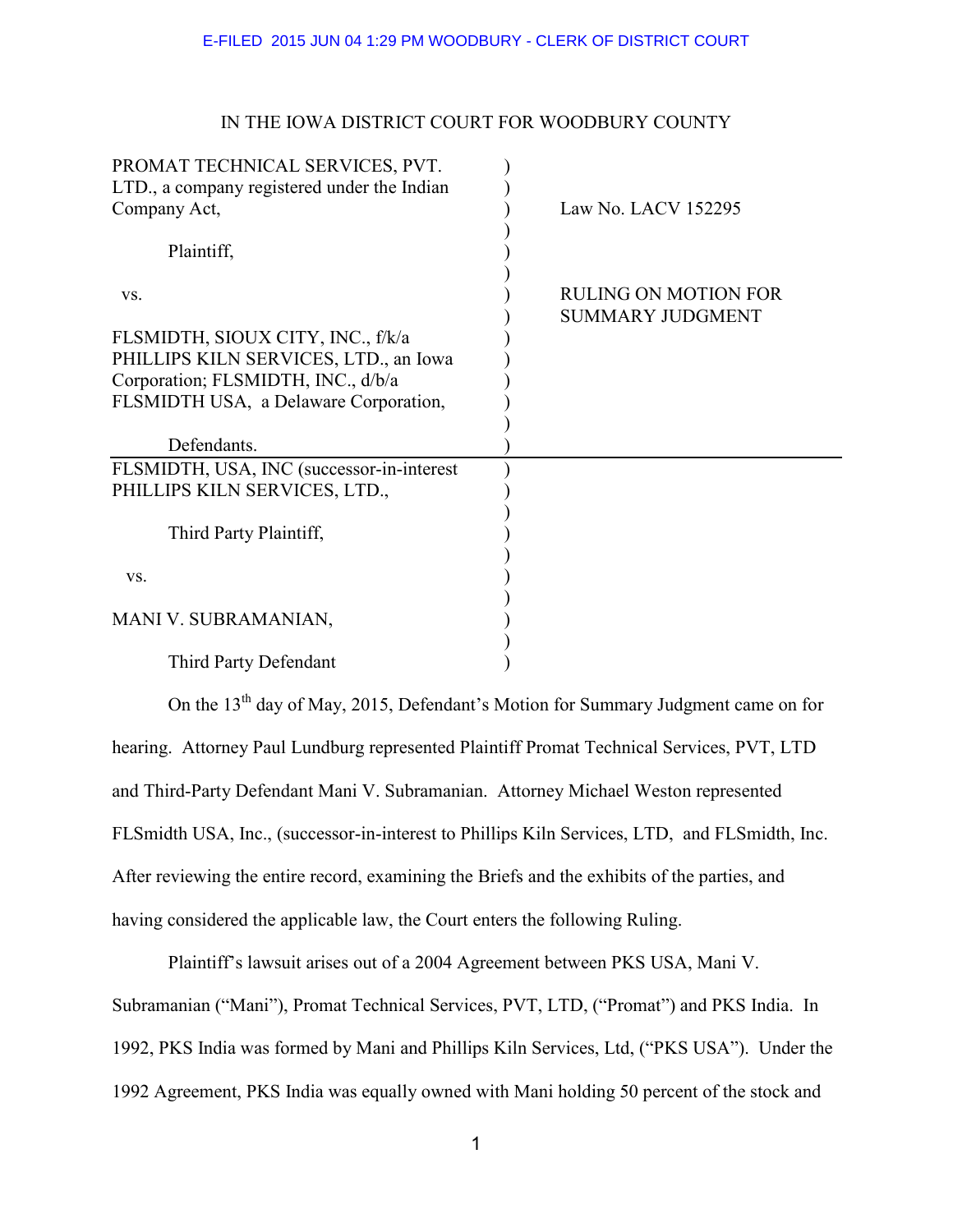PKS USA holding the remaining 50 percent of the shares. Following the formation of PKS India, Mani formed Promat Technical Services, PVT, LTD ("Promat"). Mani then sought to transfer his 50 percent share of PKS India to Promat. In 2004, PKS, Mani, PKS India and Promat entered into a written Agreement that provided PKS USA's written consent for Mani to transfer his 50 percent share of PKS India stock to Promat.

 The 2004 Agreement provides that PKS USA and Promat are 50%-50% equal shareholders in PKS India, a joint venture company to provide rotator kiln services in India and the Middle East. The Agreement further states that Mani is the "managing director" of PKS India. The Agreement also provides that Mani "shall regularly consult with PKS USA and Promat regarding the operations and finances of the company . . . "

Paragraph 12 of the 2004 Agreement states:

 12. CHANGE OF OWNERSHIP. Neither PKS USA nor Promat may transfer any beneficial ownership of the Company to a third party without the express written consent of the other. Such a proposal to sell to a third party shall be in writing. The seller shall disclose as much information regarding the prospective purchaser to the nonselling party as reasonably requested by the non-selling party. If consent by the nonselling party is not given within 60 days of a request for the same, then the non-selling party may by written notice to the other party trigger the provisions of this Agreement regarding liquidation of the Company. Any third party acquiring a beneficial ownership interest in the Company shall, as a condition precedent to becoming a beneficial owner, agree to be bound by this Agreement and any later amendments or revisions of it…

Pursuant to the 2004 Agreement, PKS India was jointly and equally owned by PKS USA and

Promat.

In August 2011, FLSmidth, Inc. (hereinafter "FLS Inc."), a subsidiary of FLSmidth A/S

in Denmark, entered into a stock purchase agreement with PKS USA. The agreement transferred

one hundred percent of PKS USA's stock to FLS Inc. and provided FLS Inc. all ownership

interest, profit interest, and other equity interests of the company. Neither FLS Inc. nor PKS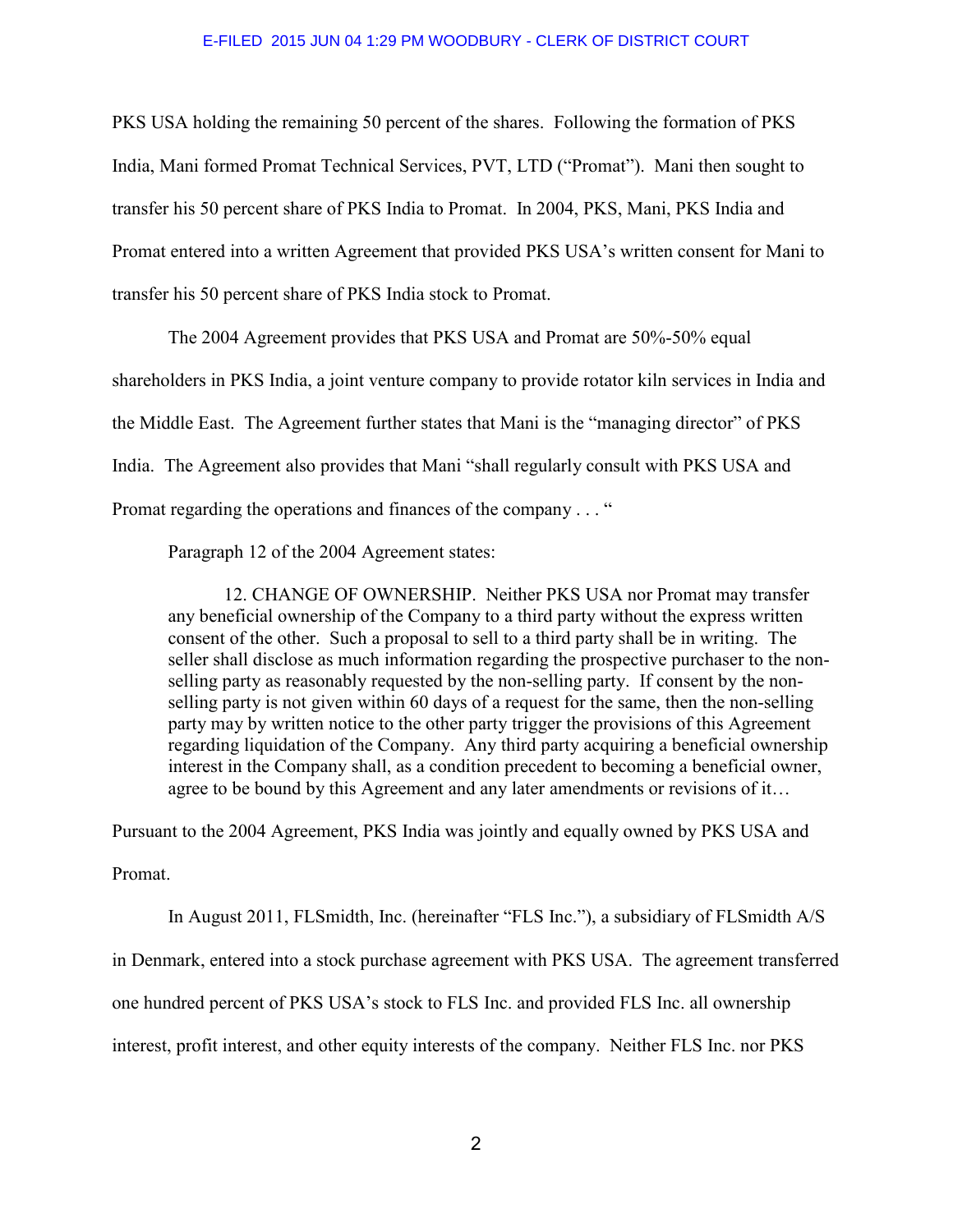USA obtained Promat's consent prior to FLS Inc.'s acquisition of PKS USA. Following the acquisition, PKS USA became known as FLSmidth Sioux City ("FLS Sioux City").

 FLS, Inc.'s parent company, FLSmidth A/S is located in Denmark. FLSmidth A/S owns FLSmidth India, which, for many years prior to the filing of this lawsuit, had been a competitor of PKS India. After the transfer of 100 percent of PKS USA's stock to FLS, Inc., FLS, Inc's parent company, FLSmidth A/S contacted Promat attempting to obtain Promat's 50 percent share in PKS India. The companies attempted to negotiate Promat's sale of PKS India to FLSmidth India but were unable to reach an agreement.

 Plaintiff Promat initiated this action on December 18, 2012, alleging FLS, Inc.'s acquisition of PKS USA transferred the beneficial ownership of PKS USA's 50 percent of the shares in PKS India without Plaintiff's consent, in violation of the 2004 Agreement. Plaintiffs further assert the Defendants breached a fiduciary duty (Count III), a duty of loyalty (Count II) and an implied covenant of good faith and fair dealing (Count IV) a Defendant allegedly intentionally interfered with the business relations of PKS India by, among other things, hiring away a number of PKS India's employees, bad mouthing PKS India to its customers and undercutting PKS India in pricing, Plaintiffs assert that this intentional interference was done in retaliation for the unsuccessful negotiations over the failed attempts to purchase Plaintiff's 50 percent share of PKS India. Plaintiff seeks both compensatory and punitive damages as to each count.

 Defendants assert Plaintiff's claims for breach of fiduciary duty (Count III) and breach of duty of loyalty (Count II) cannot survive because no such duties are owed between equal shareholders. Defendants argue that under Iowa law such duties only flow from minority shareholders or corporate officers and directors to the company itself or minority shareholders.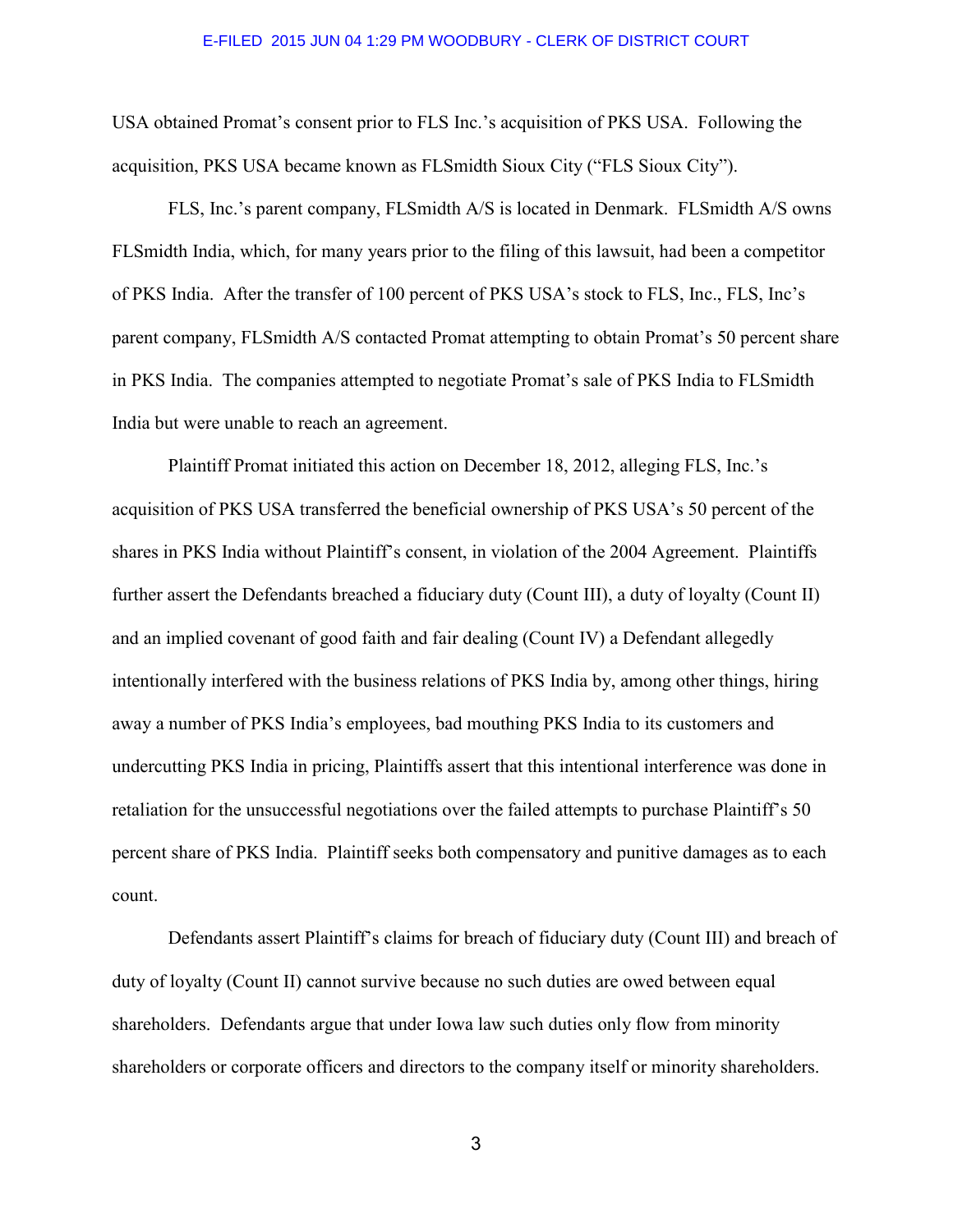Defendants also assert that Plaintiff's claim for breach of an implied covenant of good faith and fair dealing (Count IV) cannot survive because the alleged intentional actions of PKS India were carried out by or on behalf of FLS India and not the entities at bar. Finally, Defendants assert "only PKS USA could possibly be held liable for Count IV because the cause of action is connected only to the parties to the 2004 Agreement."

## **MATRIAL FACTS**

 The Court has carefully reviewed Plaintiff's Statement of Material Facts and finds the facts set forth therein to be carefully supported by the record including references to depositions and exhibits which will be admitted at trial. The facts are as follows.

1. Movants FLSmidth Sioux City, Inc. and FLSmidth, Inc. were two of the original defendants in this case. (Petition Caption) The caption referred to FLSmidth, Inc. as FLSmidth USA, Inc. (Petition Caption) In early 2014, the two entities were merged into a new entity - FLSmidth USA.

 2. Defendants admit that FLSmidth USA is the successor in interest to Phillips Kiln Services, Ltd. (PKS USA). (Amended Counterclaim par. 1)

 3. Promat's Petition alleges that as a result of the August 18, 2011, Stock Purchase Agreement between FLSmidth, Inc., as buyer, and PKS USA, as seller, PKS USA transferred the beneficial ownership of its fifty percent shareholding in PKS India without Promat's consent. (Petition par. 9)

 4. In its ruling of August 27, 2013, on defendants' previous Motion for Summary Judgment (prior to transfer to Business Court), the court held that genuine issues of fact precluded summary judgment for defendants on the allegation that PKS USA's fifty percent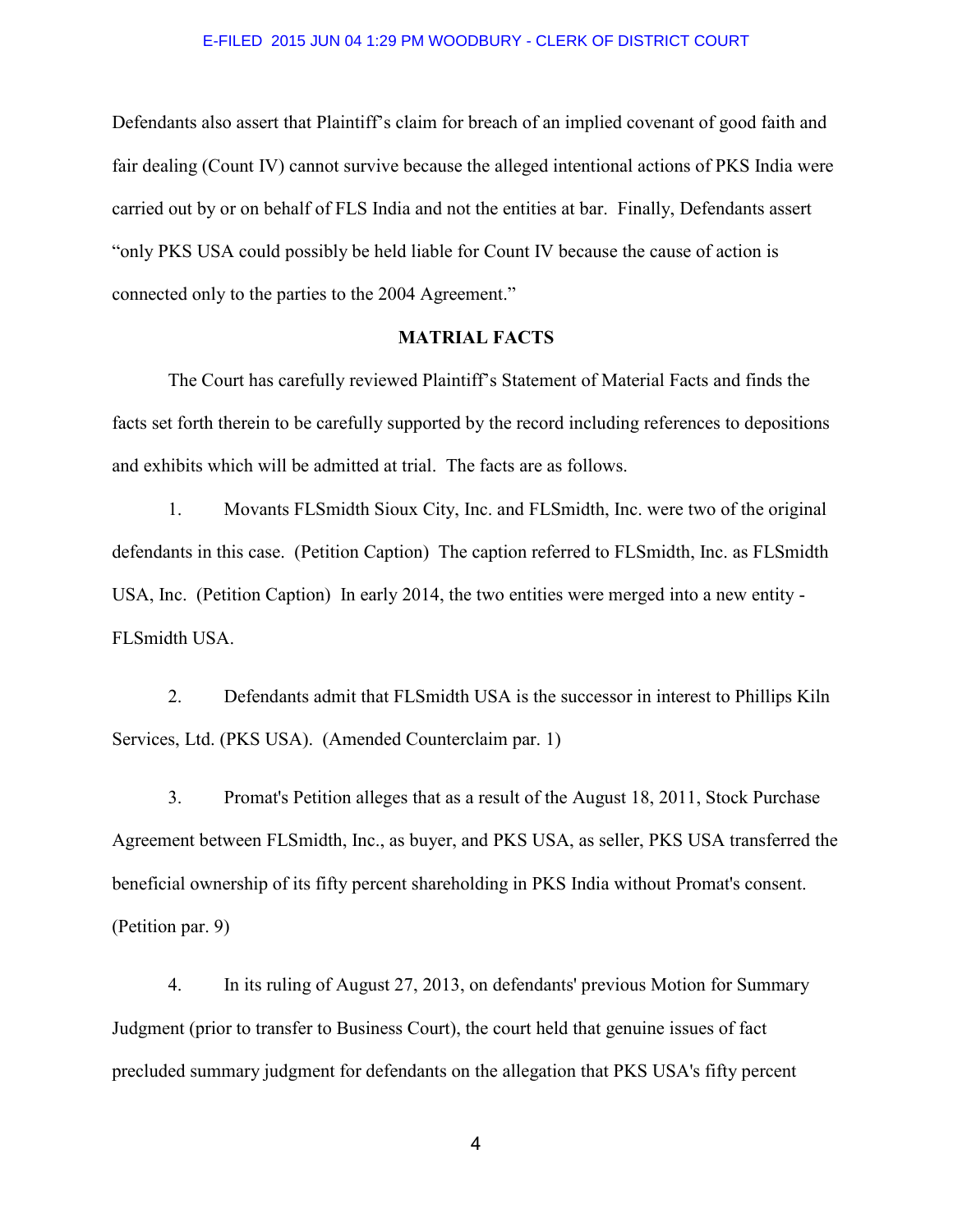shareholding in PKS India was transferred to either FLSmidth, Inc. and/or FLSmidth A/S (the Danish parent) without Promat's consent. (Appendix p. 67-68) The defendants do not challenge this prior ruling in their current Motion for Summary Judgment.

 5. Exhibit 16 shows the ownership chain for the FLSmidth group after the August 2011 purchase of PKS USA. (Appendix p. 1)

 6. Eric Bertness was the CEO of PKS USA at the time of the August 2011 stock sale to FLSmidth, Inc. (Appendix p. 19) Mr. Bertness remained CEO of FLSmidth Sioux City, Inc. after the sale. (Appendix p. 19)

 7. In 1992, PKS USA formed a fifty percent joint venture with Mani to own and operate PKS India. (Appendix p. 20)

 8. At the time of his deposition on June 17, 2013, Mr. Bertness maintained that FLSmidth Sioux City, Inc. controlled the fifty percent shareholding in PKS India. (Appendix p. 21) Mr. Bertness admitted that FLSmidth, Inc. controlled the Board of Directors of FLSmidth Sioux City, Inc. "because they own the shares". (Appendix p. 21) Mr. Bertness admitted that FLSmidth, Inc. controls who sits on the Board of FLSmidth Sioux City, Inc. (Appendix p. 22- 23)

 9. Eric Bertness received communications from Mani that FLS India was competing directly with PKS India for customer jobs. (Appendix p. 24-25) Mr. Bertness claims that he could not do anything about the complaints. (Appendix p. 25) He did pass on the complaints to Scott Baker of FLSmidth, Inc. and he does not know what Mr. Baker did with the complaints. (Appendix p. 25) Mr. Bertness did nothing about Mani's complaints other than talking to Scott Baker. (Appendix p. 26)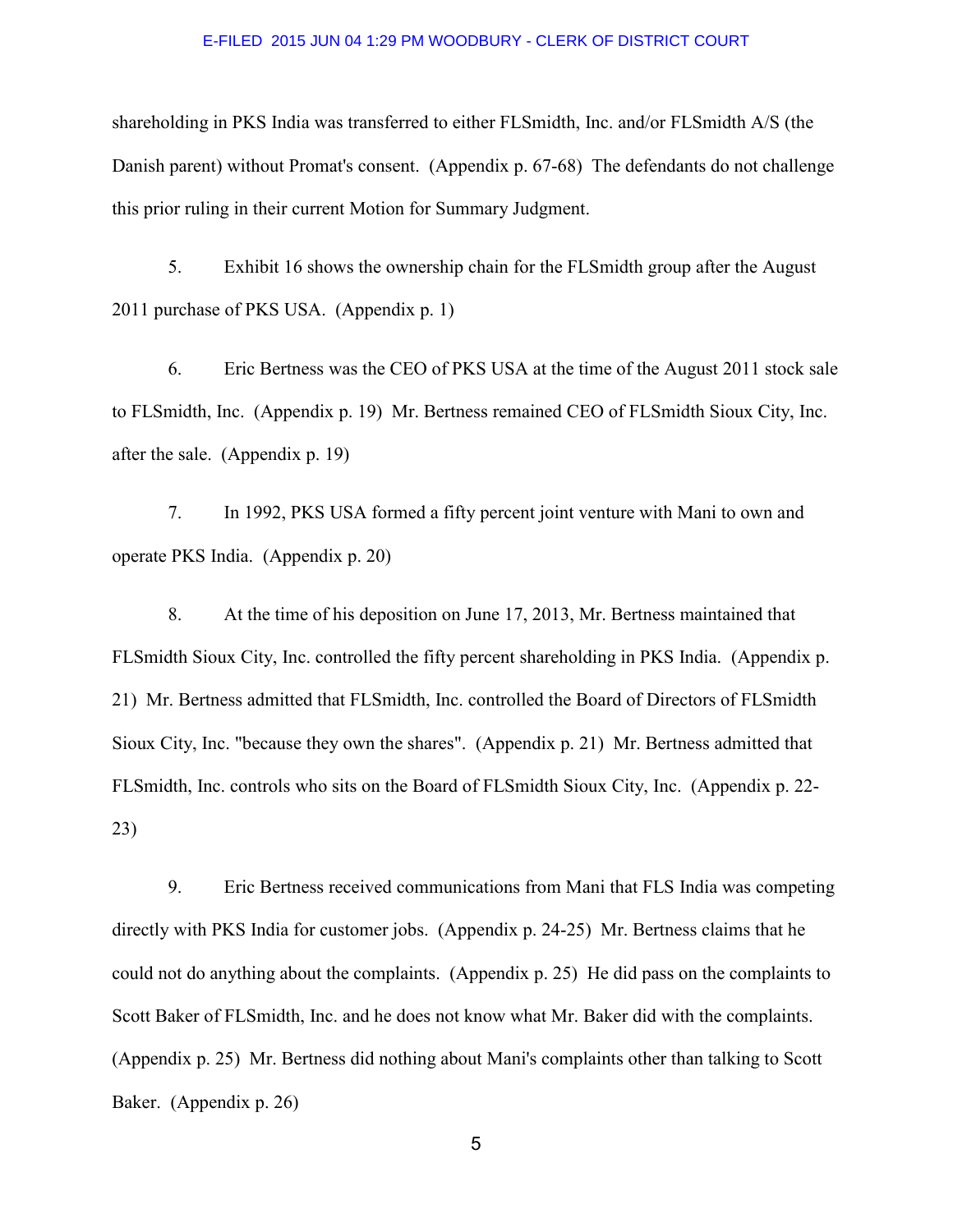10. Mr. Bertness testified that FLSmidth Sioux City, Inc. wanted to transfer its fifty percent shareholding in PKS India to FLS India for tax purposes. (Appendix p. 27) Mani refused to consent to this transfer because FLS India was a direct competitor of PKS India. (Appendix p. 28)

 11. Mr. Bertness was aware that FLSmidth A/S was having conversations with Mani concerning valuation of Promat's fifty percent share of PKS India. (Appendix p. 29) Mr. Bertness, as CEO of FLSmidth, Inc. was not privy to those discussions between FLSmidth A/S and Mani. (Appendix p. 29)

 12. Mr. Bertness was present for negotiations in Denmark between FLSmidth A/S and Mani for purchase of Promat's fifty percent shareholding in PKS India. (Appendix p. 29) When asked if he was part of the discussions, Mr. Bertness responded that "I sat through them. I was not part of the negotiations". (Appendix p. 29) Mr. Bertness testified that during the negotiations an enterprise value for Promat's fifty percent shareholding in PKS India was established at \$5.2 million dollars. (Appendix p. 29-30)

 13. When Mr. Bertness and Scott Baker went to Mumbai in December of 2011, they spent most of their time with Mani's senior engineer named Murali. (Appendix p. 32) Mr. Murali went to FLS India in 2012. (Appendix p. 32) Mr. Bertness denies that he and Mr. Baker talked to Murali about going to work for FLS India. (Appendix p. 33) However, R. Balachandran of FLS India told Ulrik Hartvig of FLSmidth A/S in an email of October 24, 2012, that FLS India employee Satya was instructed by Eric Bertness and Scott Baker to maintain a dialogue with Murali. (Appendix p. 14)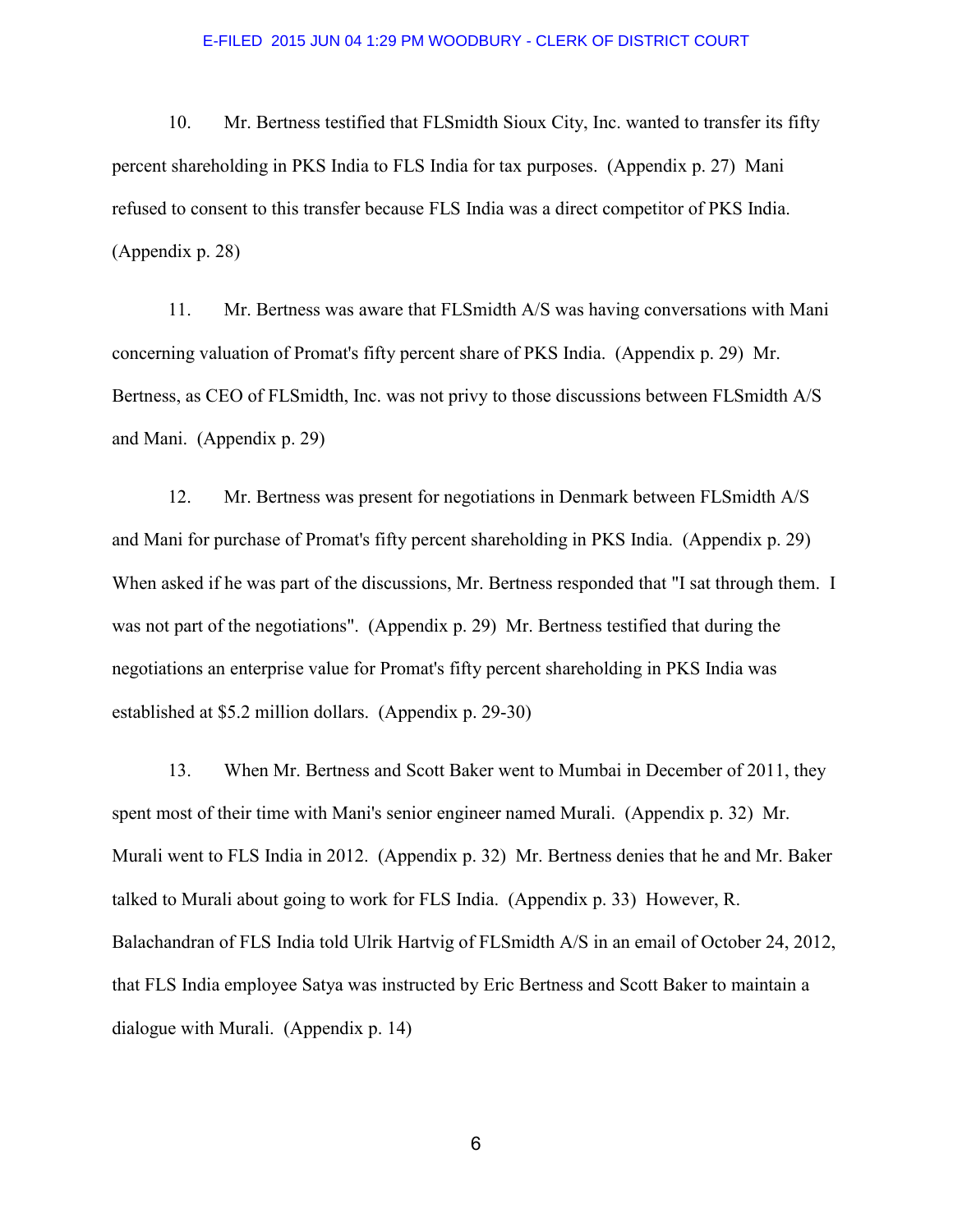14. Mr. Bertness received emails from Mani in April 2013 about FLS India competition and interference with customers of PKS India. (Appendix p. 34) (Exhibit 19 at Appendix p. 2-9) Mr. Bertness testified he passed the complaints on to Scott Baker of FLSmidth, Inc. but does not know how Mr. Baker responded. (Appendix p. 34-35)

 15. Mr. Bertness was on the Board of Directors of PKS India. (Appendix p. 35) Mr. Bertness agrees that as a member of the Board of Directors he owes a responsibility to the other owner to protect the value of the company. (Appendix p. 35)

 16. During the negotiations in Copenhagen between FLSmidth A/S and Mani, Mr. Bertness testified that he could not recall whether Ulrik Hartvig made a statement to Mani that if FLS takes away PKS India's engineers, PKS India would have no value. (Appendix p. 36) Mr. Bertness testified at his deposition that this could have happened, he simply does not recall. (Appendix p. 36)

 17. After the July 2012 meeting in Copenhagen, Mr. Bertness was aware that employees of FLS India were making phone calls to Mr. Murali at PKS India. (Appendix p. 37)

 18. Scott Baker works for FLSmidth, Inc. in Bethlehem, Pennsylvania and reports to the CEO of FLSmidth, Inc. (Appendix 39-40) The CEO of FLSmidth, Inc. reports to FLSmidth A/S in Denmark. (Appendix 40)

 19. FLSmidth A/S of Denmark owns FLS US Holdings, Inc. which owns FLSmidth, Inc. (Appendix 40) FLSmidth Sioux City, Inc. is a subsidiary of FLSmidth, Inc. which owns one hundred percent of its shares. (Appendix 41)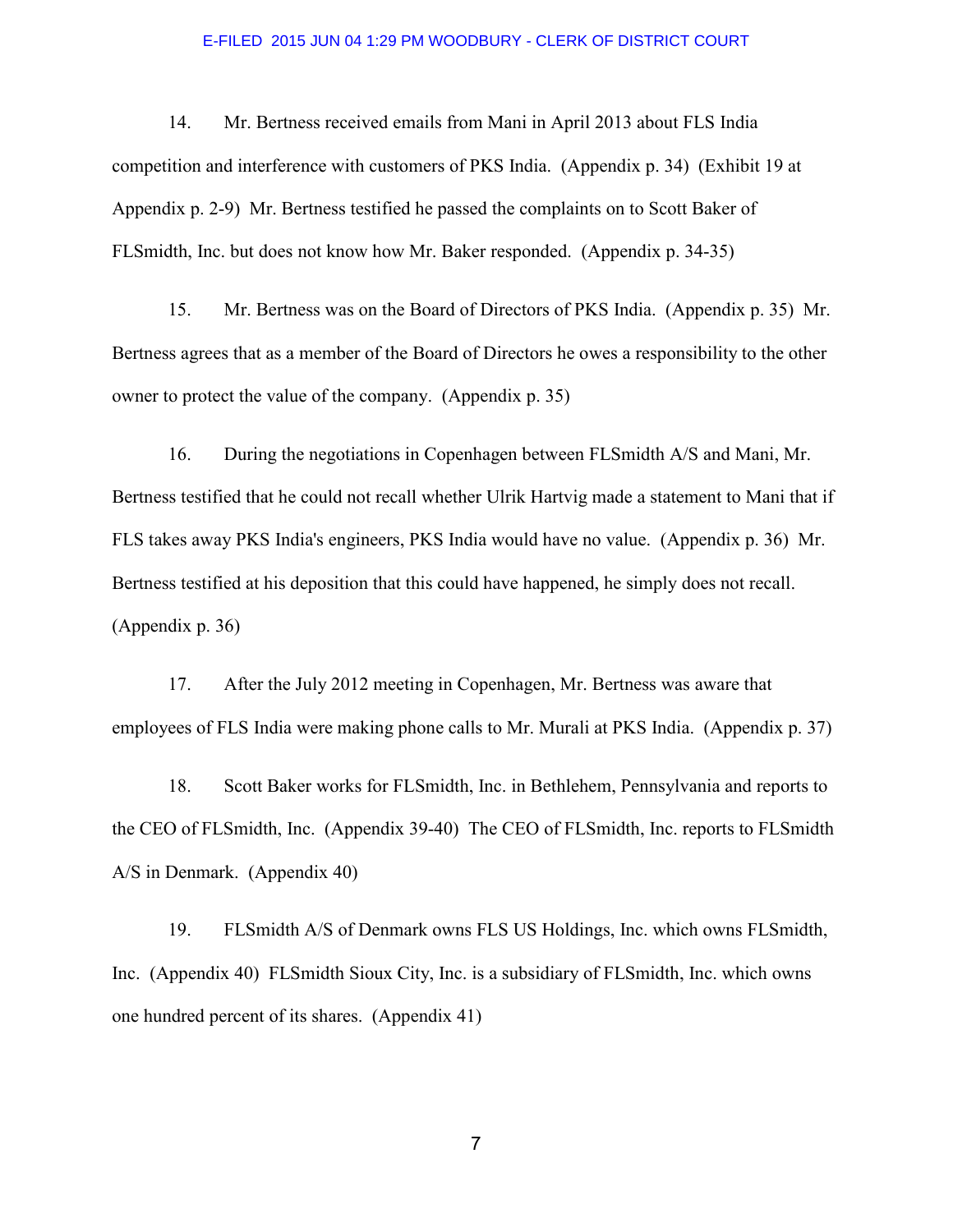20. FLSmidth, Inc. determines who sits on the Board of Directors of FLSmidth Sioux City, Inc. (Appendix 42)

 21. Before Kaspar Kristiansen of FLS A/S sent the letter of November 18, 2011 to Promat inviting negotiations, Scott Baker had told Mr. Kristiansen that the key elements of PKS India were the employees and leadership of the employees and that "it was important for us to have them secured or have them involved if an acquisition was made". (Appendix 43-44)

 22. During a meeting in Mumbai in late 2011, Mani told Mr. Baker about bad mouthing of PKS India by FLS India personnel. (Appendix 46) Mr. Baker talked to the lead person at FLS India and encouraged him to avoid the bad mouthing. (Appendix 46) Mani continued to complain about bad mouthing or interference from PKS India. (Appendix 47) In response to the emails in Exhibit 19 from Mani to Eric Bertness, Mr. Baker was aware of those complaints and did nothing in response. (Appendix 48-49) Mr. Baker did no investigation to see if Mani's claims of interference as set forth in Exhibit 19 were accurate. (Appendix 50-51)

 23. R. Balachandran was vice president of customer services for FLSmidth India at the time of his deposition on November 10, 2014. (Appendix 52-53)

 24. An employee named Satya reported to Mr. Balachandran at FLS India. Mr. Satya was assistant general manager for plant services. (Appendix 54)

 25. Mr. Murali, formerly of PKS India, works for FLSmidth India. When Mr. Murali joined FLS India he reported directly to Mr. Balachandran. (Appendix 54-55) Mr. Balachandran recruited Mr. Murali to work for FLSmidth India. (Appendix 55) Mr. Murali joined FLS India in October 2012. (Appendix 56-57)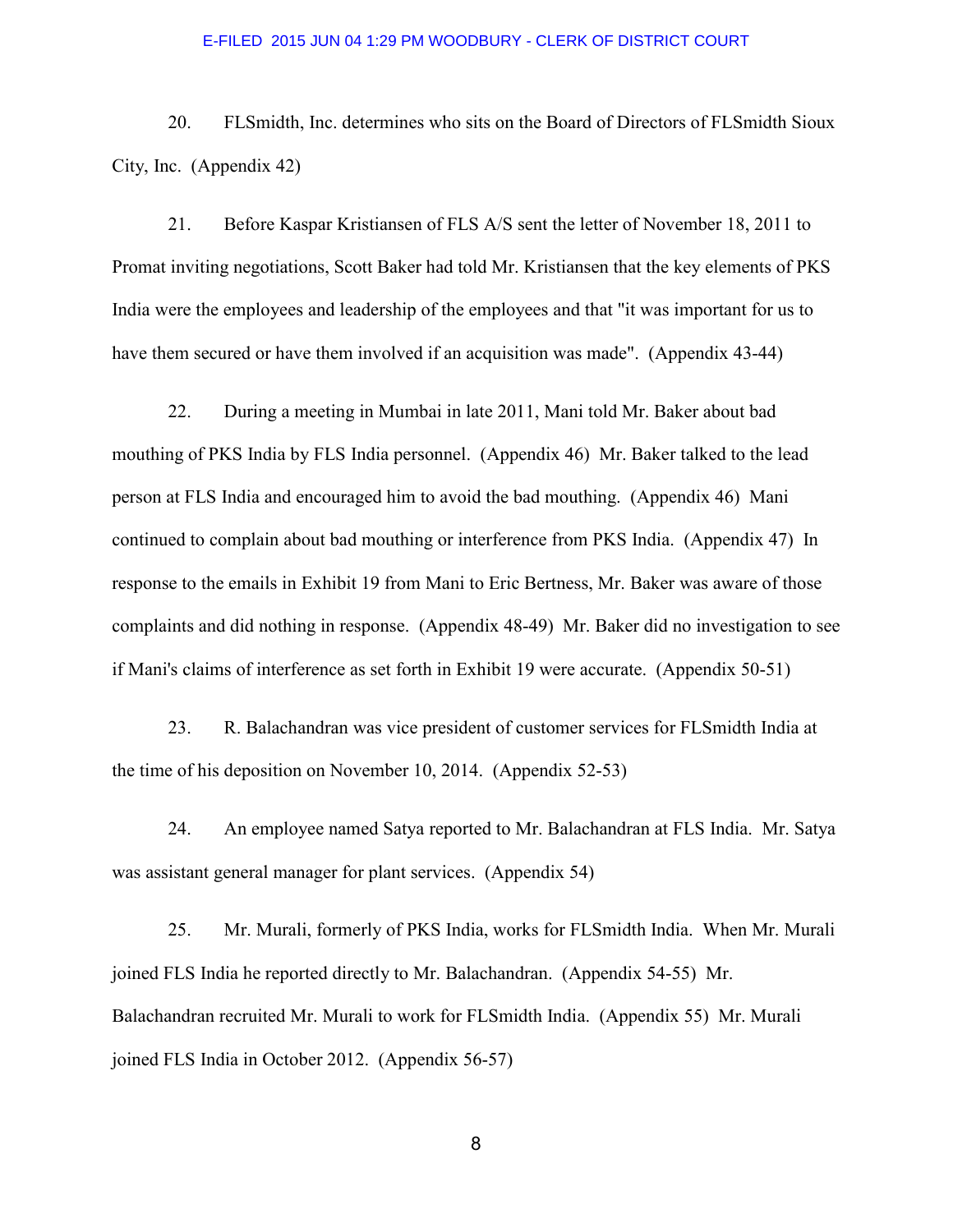26. At the time Mr. Murali joined FLS India in October 2012, Mr. Balachandran's direct supervisor was Ulrick Hartvig from Copenhagen. (Appendix 57)

 27. Mr. Balachanran met with Eric Bertness in India and talked about Mr. Murali. Bertness told him that Murali was a key employee and good resource. (Appendix 58-59)

 28. Mr. Balachanran was told by Scott Baker and Eric Bertness to maintain a dialogue with Murali. (Appendix 59-60) His employee, Mr. Satya, was also instructed by Eric Bertness and Scott Baker to maintain a dialogue with Murali. (Appendix 61)

 29. Deposition Exhibit 209 is an email from Mr. Balachandran to Ulrick Hartvig of October 24, 2012. (Appendix 14) In the email, Mr. Balachandran states that "Satya was under instructions from Eric Bertness and Scott Baker to maintain a dialogue with Murali". (Appendix 14)

 30. When asked at his deposition if he was aware that Satya was under instructions from Eric Bertness and Scott Baker to maintain a dialogue with Murali, Mr. Balachandran answered: "we all were aware that we should have a constant dialogue not only with Murali, but all the PKS employees." (Appendix 61)

 31. In late 2012 and through 2013, FLS India was in competition with PKS India for customers. (Appendix 62) Mr. Balachandran testified there was not any cooperation between FLSmidth India and PKS India in 2012 and 2013. (Appendix 62) Mr. Balachandran acknowledged that the two companies would bid against each other for customer orders. (Appendix 62)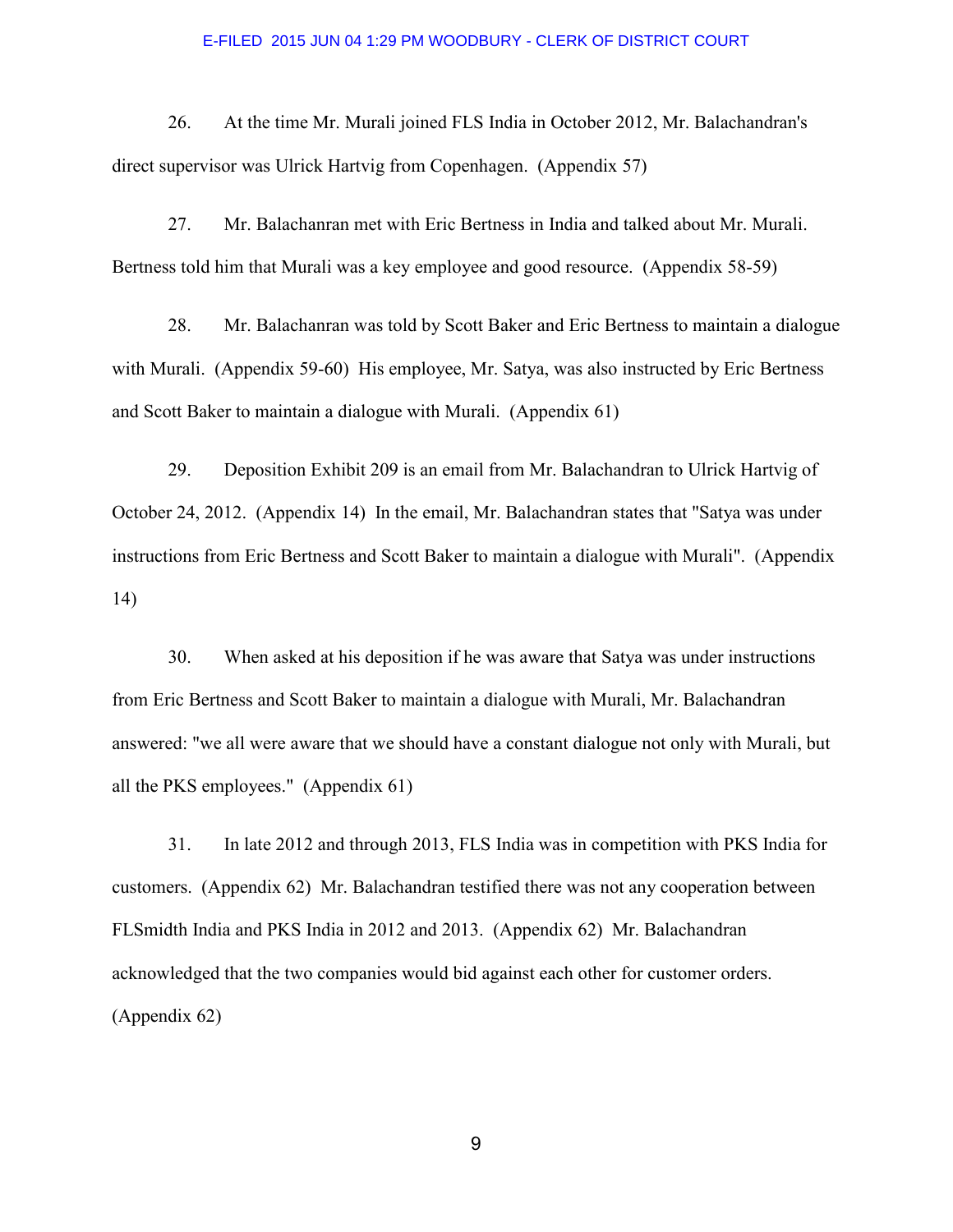32. Mr. Balachandran does not recall that Scott Baker or Eric Bertness ever told him to have Satya stop contacting Murali. (Appendix 62)

 33. Kaspar Kristiansen testified at his deposition that during the negotiations in Copenhagen in July 2012, there was a discussion about key employees of PKS India and their contribution to enterprise value. (Appendix 16) Mr. Kristiansen testified that "it's difficult to attach an enterprise value to key employees but it is clear this was a service business, so without any key employees, there would be no business, and hence the value of the business would be zero. So what we were buying here was the key employees and the customers they were serving, but without the key employees there was no business". (Appendix 16) Mr. Kristiansen acknowledged that if all the key employees of PKS India left the company, the value of the company would be zero. (Appendix 16-17)

34. In his deposition, the following question and answer appears:

# **Page 21, Line 4**

 **Question:** During the meetings in Copenhagen in July 2012, did Ulrick Hartvig make that statement to Mani, that if the key employees left, the value would be zero?

 **Page 21, Line 8 Answer:** I don't know if he used those exact words but, yes, that was discussed that the main purpose, the main -- the main assets of PKS India were the key employees. (Appendix 17)

35. In an email to Kaspar Kristiansen of September 7, 2012, Mani told Mr.

Kristiansen that Murali and the other engineers were being solicited by an FLS employee (Satya) and that Mani had been warning of this to Mr. Kristiansen, to Ulrik Hartvig, to Scott Baker, and to Eric Bertness. (Appendix 11) In a responsive email of September 8, 2012, Mr. Kristiansen stated that "if any FLS employees are talking to Murali, this is totally unacceptable. I would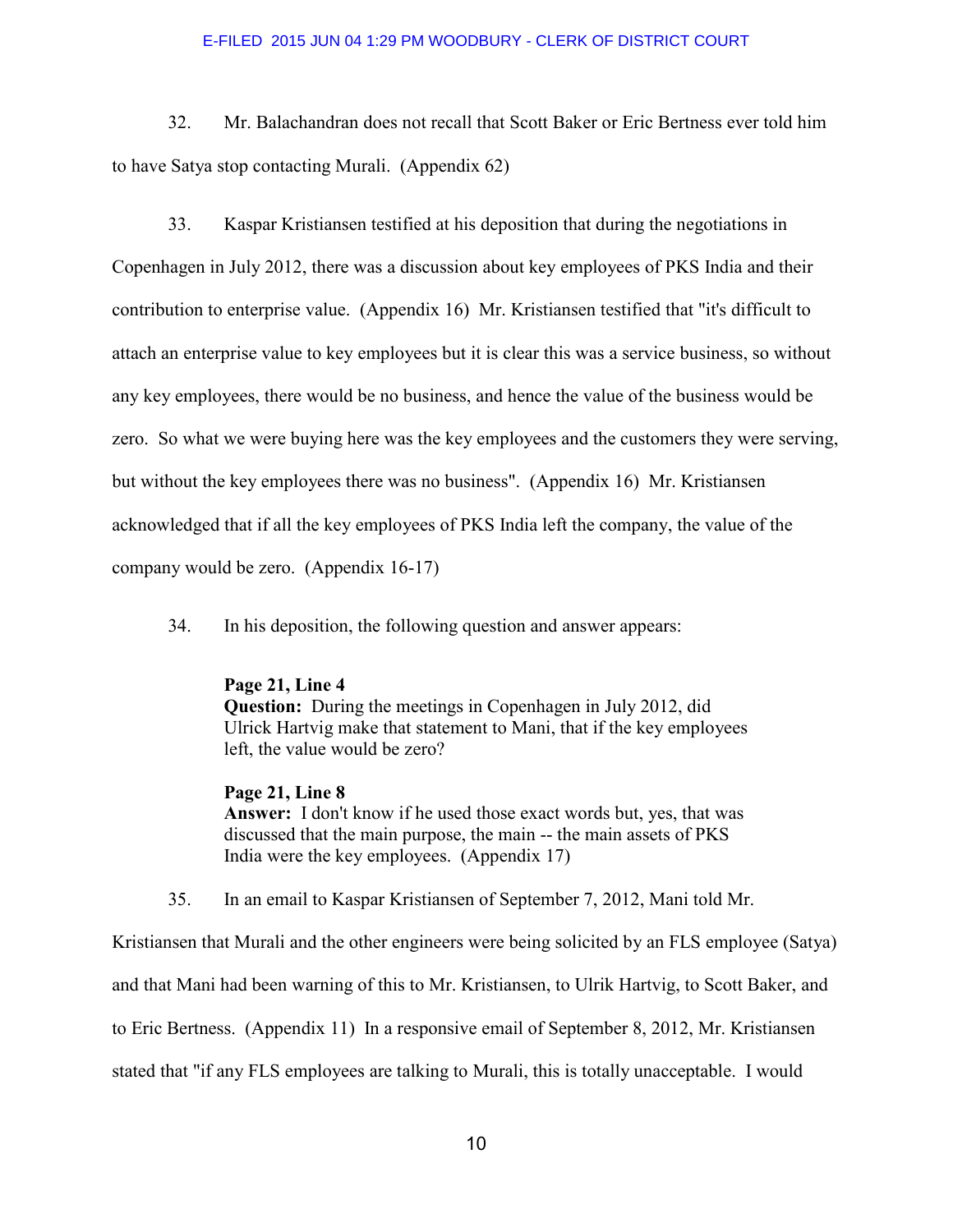very much like to know who this is so we can take appropriate means, which will be serious". (Appendix 11) In that email, Mr. Kristiansen further stated that "Murali is an important part of our future plans". (Appendix 11)

 36. In a letter to Eric Bertness in response to an email from Bertness of March 16, 2012, Mani told Bertness that Mr. Satya of FLS India was attempting to poach Mani's senior people and was under cutting PKS India quotes to customers. (Appendix 12) As set forth above, unknown to Mani, Mr. Bertness and Mr. Baker had instructed Mr. Satya to maintain a dialogue with Murali. (Appendix 14).

# **Motion for Summary Judgment of Defendant's FLSmidth Sioux City, Inc.**

 This Defendant contends that under Iowa law it cannot owe Promat a duty of loyalty (Count II) or fiduciary duties (Count III) because Defendant and Promat were equal shareholders in PKS India. On Promat's claim for breach of the implied covenant of good faith and fair dealing (Count IV), Defendant contends that the claim cannot survive "because the alleged intentional actions of PKS India were carried out or on behalf of FLS India and not the entities at bar."

 Defendants cite *Cookies Food Products, Inc. v. Lakes Warehouse Distrib., Inc.,* 430 N.W.2d 447, 451 (Iowa 1988) in support of the proposition that no fiduciary duty is owed until one acquires "majority control" of a company. *Cookies,* at 451. The Court has reviewed the Supreme Court's decision in *Cookies* and it is correct that the Iowa Supreme Court noted in passing that "before acquiring majority control" a minority shareholder owed no fiduciary duty to the company or other minority shareholders. However, this statement was dicta as the Court was dealing with a situation in which the majority shareholder was alleged to have breached his fiduciary duties. The situation in this case is considerably different with the parties being 50/50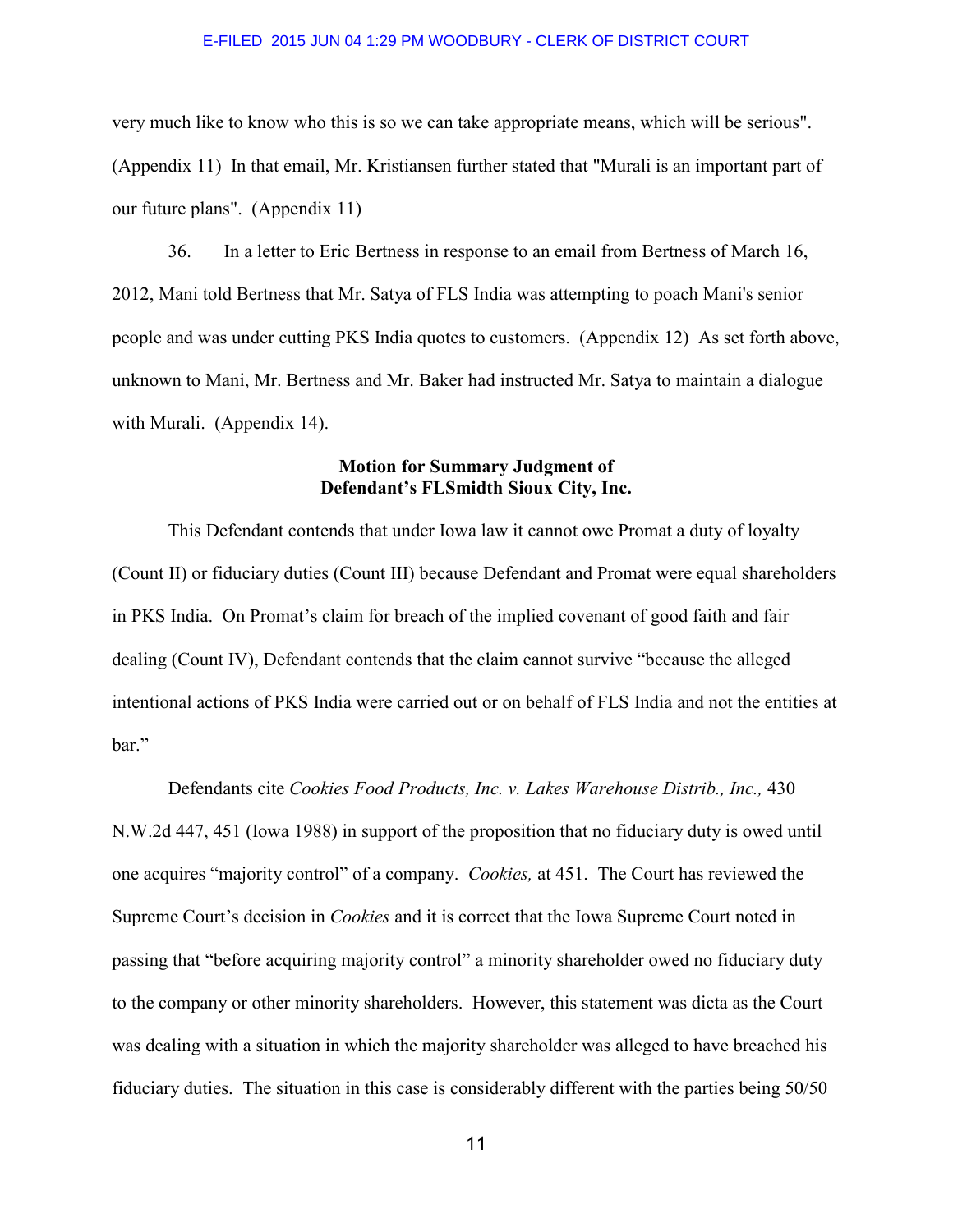shareholders and both being involved with management decisions affecting the company.

 Defendants acknowledge that fiduciary duties are owed by directors and officers of a corporation to the corporation and its shareholders. See *Rowan v. Lamars Mut. Ins. Co.,* 282 N.W.2d 639 (Iowa 1979); *Bump v. Stewart,* 336 N.W.2d 731 (Iowa 1973); *Holi-Rest, Inc. v. Treloar,* 217 N.W.2d 517 (Iowa 1974); *Holden v. Construction Machine, Co.,* 202 N.W.2d 348 (Iowa 1972), *Cookies Food Products, Inc., Id.* Defendants also acknowledge that the Iowa Supreme Court has long recognized a fiduciary duty between a majority shareholder and a minority shareholder. *Linge v. Ralston Purina, Co.,* 293 N.W.2d 191, 194 (Iowa 1980).

 In considering whether 50/50 shareholders owe a fiduciary duty, the Court also considers the following cases instructive. Before citing the case law, the Court notes that Defendant admits that PKS India was a 50/50 joint venture, first with Mani in 1991 and then with Promat under the 2004 Shareholder Agreement. (Appendix P. 20). The Iowa Supreme Court has held joint venturers "owe the duty of finest loyalty and such loyalty continues through the life of a venture and its dissolution." *Greenberg v. Alter Company,* 124 N.W.2d 438, 440 (Iowa 1963). A fiduciary relationship exists between joint venturers. *Kurtz v. Trepp,* 375 N.W.2d 280, 283 (Iowa App. 1995). The status of FLSmidth Sioux City, Inc., and Promat as joint venturers, regardless of their respective share ownership in PKS India, gives rise to reciprocal duties of loyalty and fiduciary duty under Iowa law. The Iowa Supreme Court has also held that shareholders in closely held corporations "owe each other" the fiduciary duty "of utmost good faith and loyalty." *Baur v. Baur Farms, Inc.,* 832 N.W.2d 663, 670 (Iowa 2013). In *Baur*, the case actually involved not equal shareholders but a majority and minority shareholder, yet the Court held in that closely held corporation that the shareholders "owe each other" the fiduciary duty of utmost good faith and loyalty. *Id.*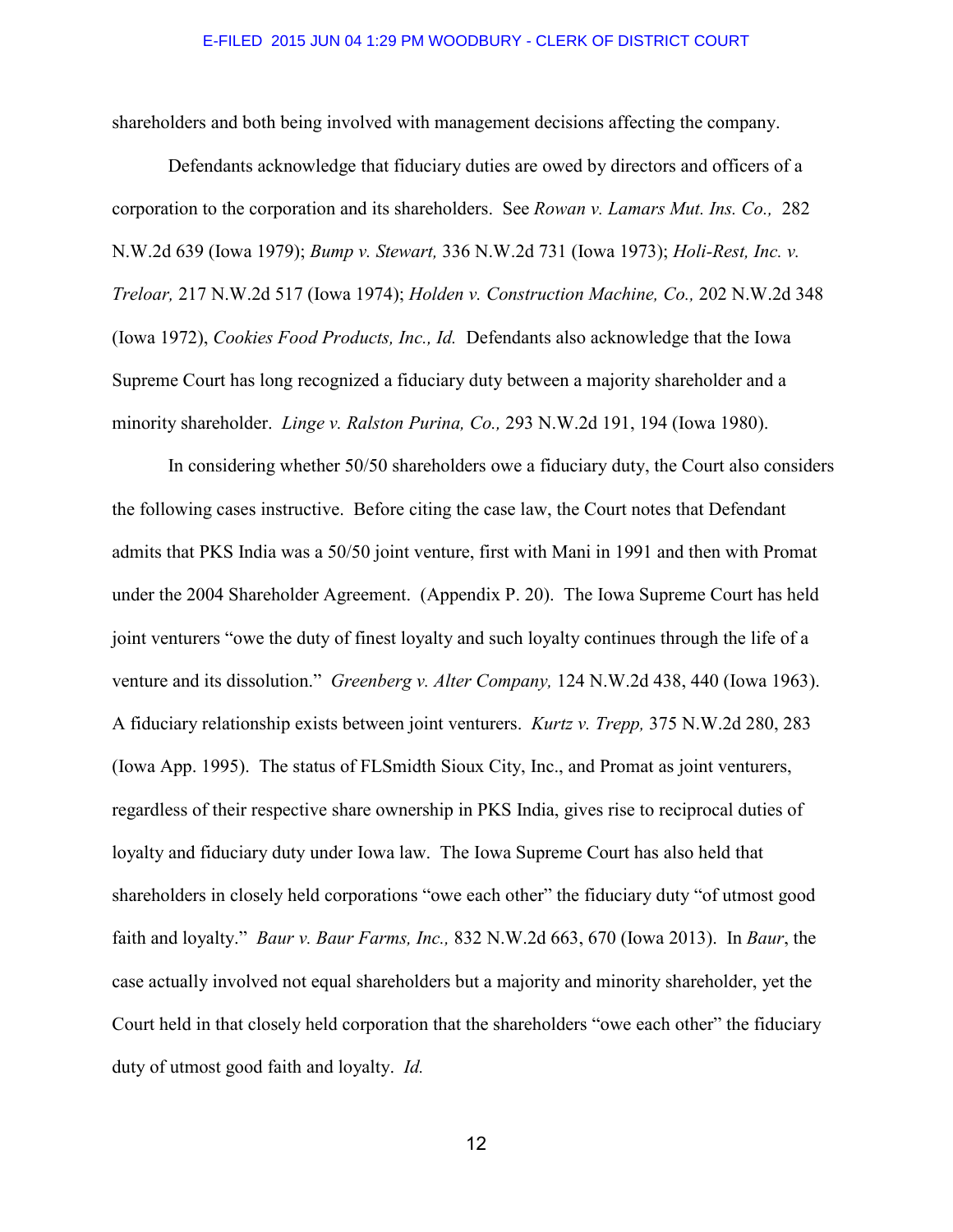In considering whether 50/50 shareholders owe each other fiduciary duties, it is also relevant to consider that Iowa law has long held that partners owe each other fiduciary duties. See *Joseph v. Mangos,* 185 N.W.2d 464, 495 (Iowa 1921)("partnership involves fiduciary relations . . . this obligation of partners to exercise the utmost good faith towards one another applies not only during the life of the partnership, but extends to their settlements and transactions from the inception of the partnership to its dissolution . . ."). If equal partners, joint venturers and shareholders in closely held corporations owe each other a fiduciary duties, the Court sees little reason why those same duties should not be required of equal shareholders.

*Poulsen v. Russell,* 300 N.W.2d 289 (Iowa 1981), also supports a finding of a fiduciary duty between equal shareholders. In *Poulsen*, the two individuals entered into an agreement that made them co-owners of a business. The business was later incorporated and the individuals became the only two stockholders and each owned 50 percent. After the parties' relationship deteriorated, one shareholder petitioned the court for damages resulting from the breach of fiduciary duty by the other shareholder. The shareholder who allegedly breached a fiduciary duty to his co-owner, conceded the parties were in a fiduciary relationship but denied having breached the duty. *Poulsen,* 300 N.W.2d at 293. While the issue of whether equal shareholders owed each other a fiduciary duty was not directly assessed on appeal because the shareholder had conceded that fact, the Iowa Supreme Court found the issue of whether the shareholder breached a fiduciary duty to the other shareholder was properly submitted to the jury. *Id.* Similarly, in *Dunning v. Bush,* 536 Fed.  $3^{rd}$ , 879, 86 ( $8^{th}$  Circuit 2008), the Court found that equal shareholders of a closely held corporation owe each other fiduciary duties. Although the case was submitted under Minnesota law, it is nonetheless instructive. Based on the authorities cited above, the Court finds that equal shareholders owe each other a fiduciary duty.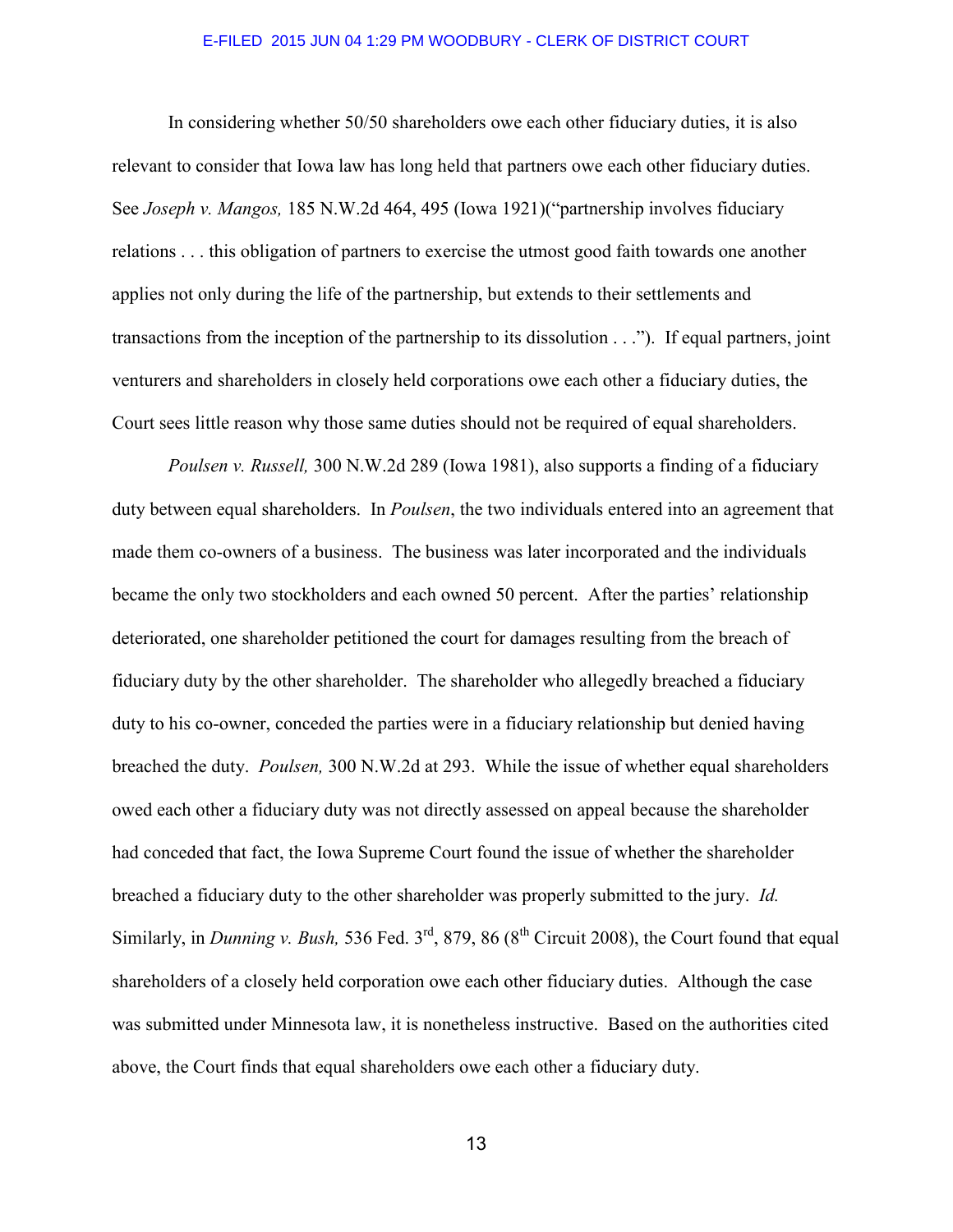Defendant's motion omits any discussion of the corporate defendant's liability for the actions of its CEO Eric Bertness. Mr. Bertness was also a member of the Board of Directors of PKS India. (Appendix p. 35) A director of a corporation owes the corporation and its shareholders complete loyalty, honesty and good faith. Midwest Management Corp. v. Stephens, 353 NW2d 76, 80 (1984). "That duty is owed the corporation and its shareholders whenever the actions of the director concern 'matters affecting the general well being of the corporation'". Id., quoting Yerke v. Batman, 176 Ind. App. 672, 676, 376 NE2d 1211, 1214 (1978). The corporate defendant FLSmidth Sioux City, Inc. is liable for any alleged wrongful acts of its officer Eric Bertness acting within the scope of his employment. Eric Bertness was the CEO of PKS USA at the time of the August 2011 stock sale to FLSmidth, Inc. and Mr. Bertness remained CEO of FLSmidth Sioux City, Inc. after the sale. (Appendix p. 19) The jury could find the following: when Mr. Bertness and Scott Baker went to Mumbai in December 2011, they spent most of their time with Mani's senior engineer, Mr. Murali. (Appendix p. 32) Mr. Murali went to work for FLS India in 2012. (Appendix p. 32) Mr. Bertness denies that he and Mr. Baker talked to Murali about going to work for FLS India. (Appendix p. 33) However, R. Balachandran of FLS India told his boss Ulrik Hartvig of FLSmidth A/S in an email of October 24, 2012, that FLS India employee Satya was instructed by Eric Bertness and Scott Baker to maintain a dialogue with Murali. (Appendix p. 14)

Mr. Bertness was on the Board of Directors of PKS India. (Appendix p. 35) Mr. Bertness agrees that as a member of the Board of Directors he owes a responsibility to the other owner to protect the value of the company. (Appendix p. 35) Mr. Bertness received emails from Mani in April 2013 about FLS India competition and interference with customers of PKS India. (Appendix p. 34) (Exhibit 19 at Appendix p. 2-9) Mr. Bertness claims he passed the complaints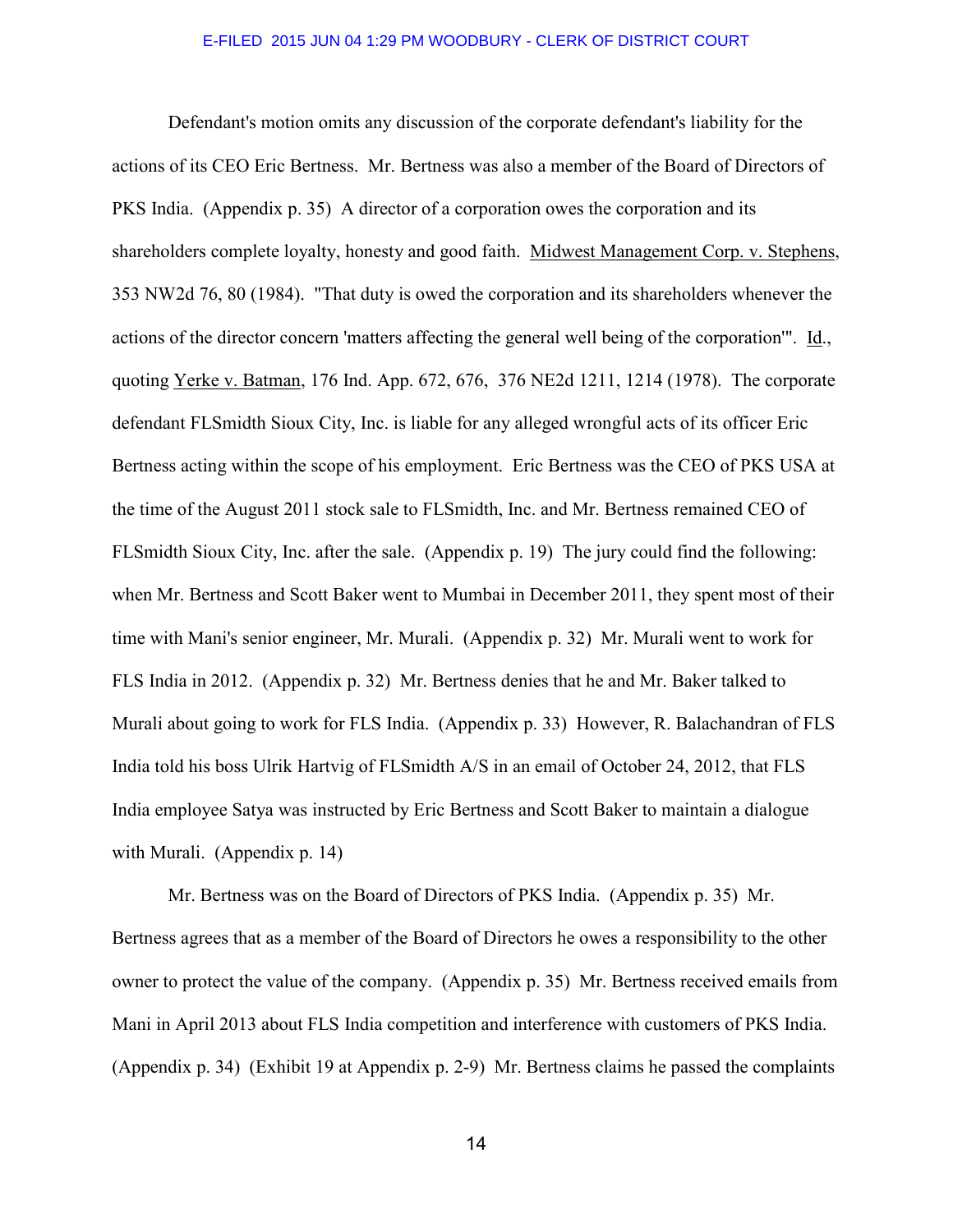on to Scott Baker of FLSmidth, Inc. but does not know how Mr. Baker responded. (Appendix p. 34-35) After the July 2012 meeting in Copenhagen, Mr. Bertness was aware that employees of FLS India were making phone calls to Mr. Murali at PKS India. (Appendix p. 37) Mr. Balachandran of FLS India was told by Scott Baker and Eric Bertness to maintain a dialogue with Murali. (Appendix p. 59-60) Mr. Balachandran's co-employee, Mr. Satya, was also instructed by Eric Bertness and Scott Baker to maintain a dialogue with Murali. (Appendix p. 61) When asked at his deposition if he was aware that Satya was under instructions from Eric Bertness and Scott Baker to maintain a dialogue with Murali, Mr. Balachandran answered: "we all were aware that we should have a constant dialogue, not only with Murali, but all the PKS employees". (Appendix p. 61) In a letter to Eric Bertness in response to an email from Bertness of March 16, 2012, Mani told Bertness that Mr. Satya of FLS India was attempting to poach Mani's senior people and was undercutting PKS India quotes to customers. (Appendix p. 12) There is no evidence Bertness took any action in response. It was unknown to Mani that Mr. Bertness and Mr. Baker had instructed Mr. Satya to maintain a dialogue with Murali. (Appendix p. 14).

 The Court finds the foregoing facts present a jury question on whether FLSmidth Sioux City, Inc., through its CEO, Eric Bertness, either acted with FLS India or gave substantial assistance and encouragement to FLS India in FLS India soliciting away PKS India's senior personnel and engaging in competition with and interference with PKS India's customers.

 In considering Defendant's Motion for Summary Judgment, the Court is not losing sight of the fact that FLS India, an entity that is not before the Court and not in a contractual or shareholder relationship with Plaintiff, was free to solicit PKS India's employees and customers. In the Court's view this freedom by FLS India to compete with PKS India does not stop simply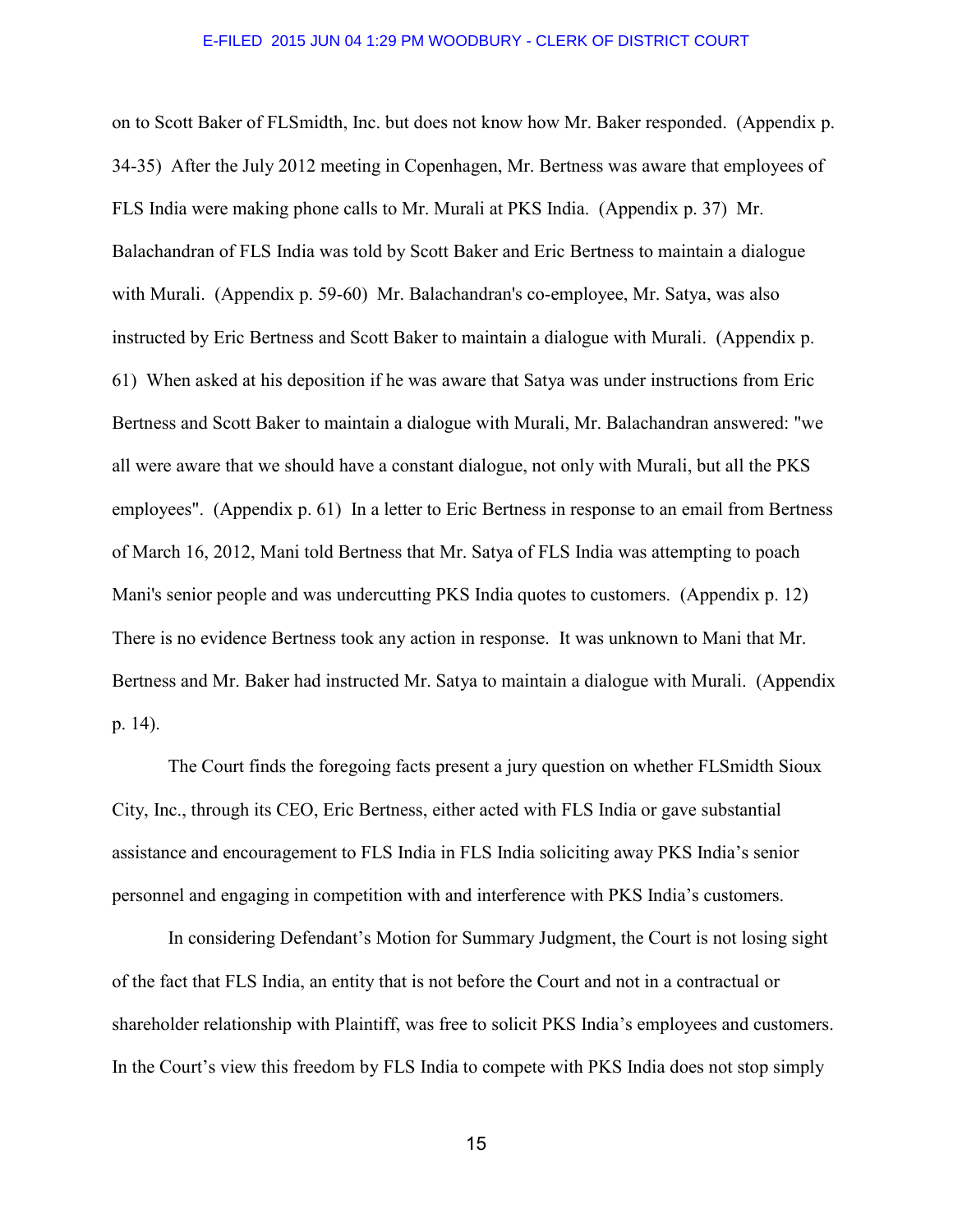because FLSmidth USA acquired FLSmidth Sioux City, Inc. However, Plaintiff has put forth sufficient evidence to create a jury question as to whether FLSmidth Sioux City, Inc., through Mr. Bertness, gave substantial assistance or encouragement to FLSmidth, FLS A/S or its subsidiary FLS India in their efforts to damage the value of PKS India. Genuine issues of material fact exist as to whether Defendant FLSmidth Sioux City, Inc., through its CEO Eric Bertness, acted with FLS India or gave that entity substantial assistance in wrongful conduct directed toward PKS India. These fact issues preclude summary judgment.

 With respect to Count IV of the Petition, which alleges a claim for breach of the implied covenant of good faith under the 2004 Shareholders Agreement, the Court concludes the facts as set forth above generate a jury question as to whether the conduct of FLSmidth Sioux City, Inc., through its CEO Eric Bertness, acted in concert with or gave substantial assistance to FLS A/S and/or FLS India. Defendants' Motion for Summary Judgment as to Counts II, III and IV of the Petition against Defendant FLSmidth Sioux City, Inc., is denied.

## **Motion for Summary Judgment of FLSmidth, Inc.**

 In the Court's previous Ruling on FLSmidth's First Motion for Summary Judgment, the Court held that "a reasonable juror could conclude from the parties' conduct in the terms of the purchase agreement that a beneficial interest transferred without Promat's consent." Thus, the Court has already held that fact issues preclude summary judgment on whether FLSmidth, Inc., became a beneficial owner of PKS India stock and whether it agreed to be bound by the 2004 Agreement. Plaintiff's Resistance to Defendant's Motion for Summary Judgment asserts that the Court should first have a jury make a factual finding as to whether beneficial ownership transferred. If the jury answers "no", Promat agrees that it cannot recover against Defendant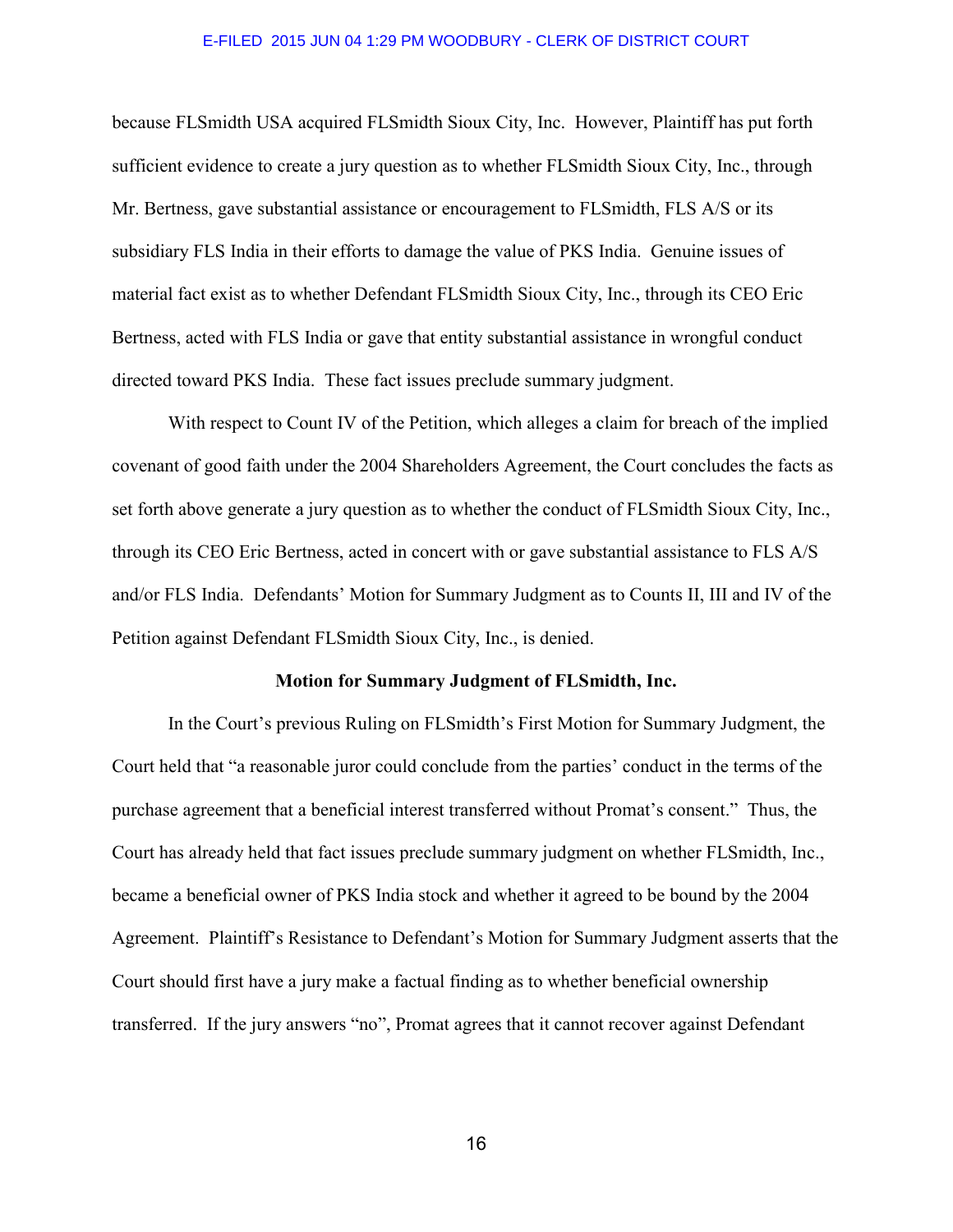FLSmidth on its claims for breach of duty of loyalty, breach of fiduciary duty, and breach of the implied covenant of good faith under Counts II, III and IV of the Petition.

 If FLSmidth, Inc., became a beneficial owner of the PKS India stock, the fiduciary duties of loyalty and good faith outlined above would be applicable to FLSmidth, Inc. The Court concludes that the facts set forth above generate a disputed issue of fact as to whether FLSmidth, Inc., through its corporate officer, Scott Baker, breached a fiduciary duty to Plaintiff or breached the implied covenant of good faith under the 2004 Shareholders Agreement. The Motion for Summary Judgment of Defendant FLSmidth, Inc., as to Counts II, III and IV of the Petition must be denied.

 While Defendants' Motion for Summary Judgment as to Counts II, III and IV is denied, it does appear to the Court, and the parties essentially agreed during oral argument, that Counts II and III are duplicative. The Iowa Supreme Court held that fiduciary duty encompasses a duty of care and a duty of loyalty. *Baur v. Baur Farms, Inc.,* 832 N.W.2d 663, 674 (Iowa 2013); see also *Cookies,* 430 N.W.2d at 451 ("the law commonly describes the fiduciary duties of corporate directors as two-fold, consisting of both a duty of care and a duty of loyalty"). The breach of fiduciary duty is occasionally referred to as the "breach of fiduciary duty of loyalty". See *I.E. McGinisis, the Iowa Clinic, P.C.,* 209 WL 2424643, at 5. The Court finds Count II, the breach of duty of loyalty and Count III, the alleged breach of fiduciary duty, to be duplicative. At trial the breach of duty of loyalty and breach of fiduciary duty will be considered as one claim. In light of the Court's Ruling, Plaintiff requests that the issue be submitted to the jury as breach of duty of loyalty, which the Court deems appropriate.

## **Punitive Damages**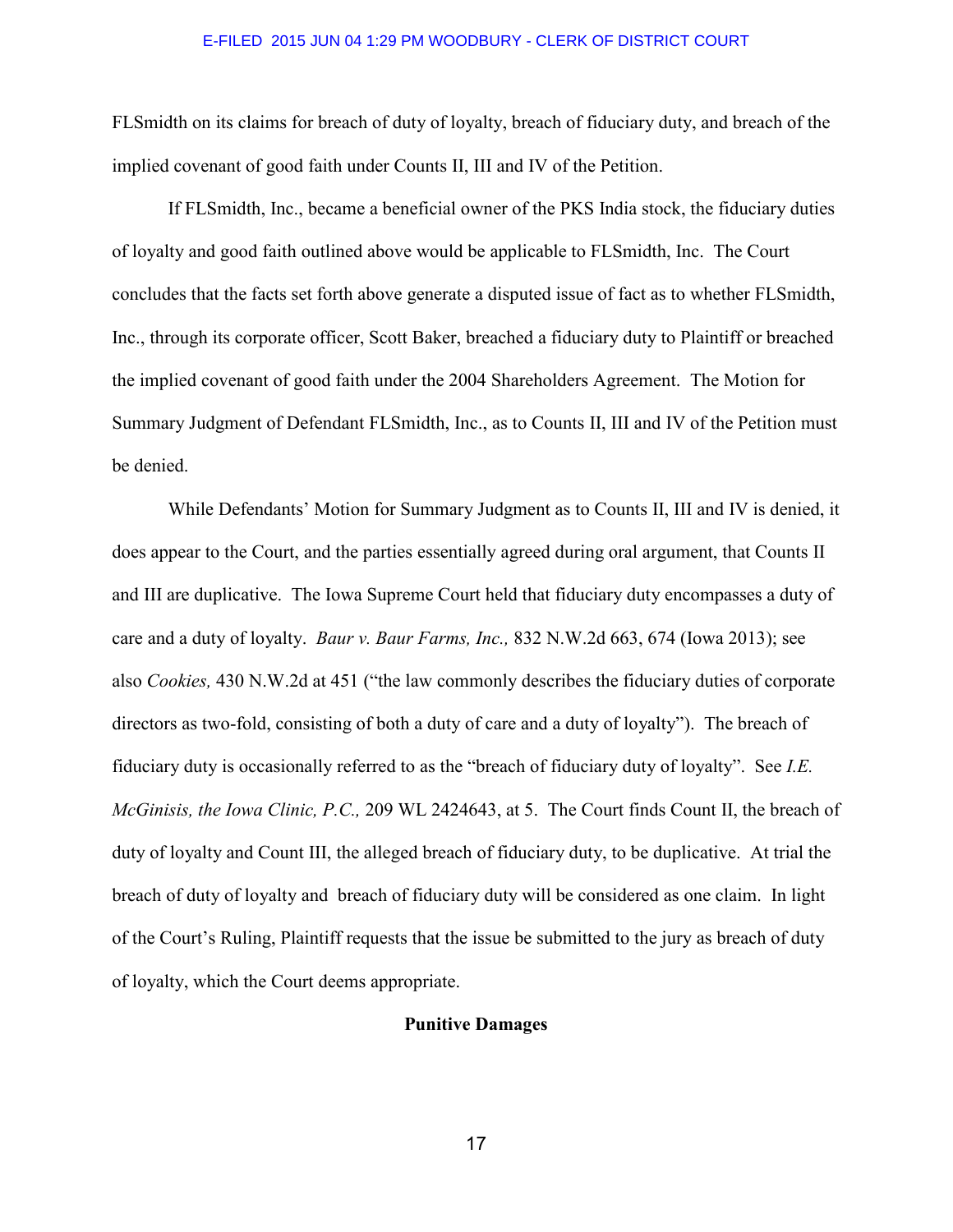Finally, Defendants argue there is no basis for Plaintiff's punitive damages claims. Iowa Code §668A.1(1)(a) provides punitive damages require a finding "by a preponderance of clear, convincing and satisfactory evidence, the conduct of the defendant from which the claim arose constituted willful and wanton disregard for the rights or safety of another." Punitive damages are recoverable on claims of breach of fiduciary duty. *Poulsen v. Russell,* 300 N.W.2d 289, 295- 296 (Iowa 1981). In *Pogge v. Fullerton Lumber Company,* 277 N.W.2d 916 (Iowa 1979), the Iowa Supreme Court held:

 "this rule (no punitive damages for breach of contract) does not obtain, however, in those exceptional cases where the breach amounts to an independent, willful tort, in which event exemplary damages may be recovered under proper allegations of malice, wantonness, or oppression . . . ".

In *Pogge*, the Iowa Supreme Court held that punitive damages may be awarded upon proof of the requisite and wantonness of behavior in cases of breach of fiduciary duty. *Pogge,* 277 N.W.2d at 919. Plaintiffs correctly point out that in *Poulsen v. Russell,* the Court upheld an award of punitive damages on a claim of breach of fiduciary duty by one 50 percent owner of a company against another.

 The standard of wrongful conduct required to support a claim of punitive damages is a high burden for Plaintiff to overcome. In this case, based on the facts available to the Court at this time, it appears that much if not most of the conduct of which Plaintiffs complain was by employees or agents of FLS India as opposed to Defendants. However, in view of the Court's denial of Defendant's Motion for Summary Judgment on the other claims, the Court concludes the wiser course of action is to evaluate the evidence at trial before determining if the punitive damages claims should be considered by the jury. Defendant's Motion for Summary Judgment as to Plaintiff's punitive damage claims is denied.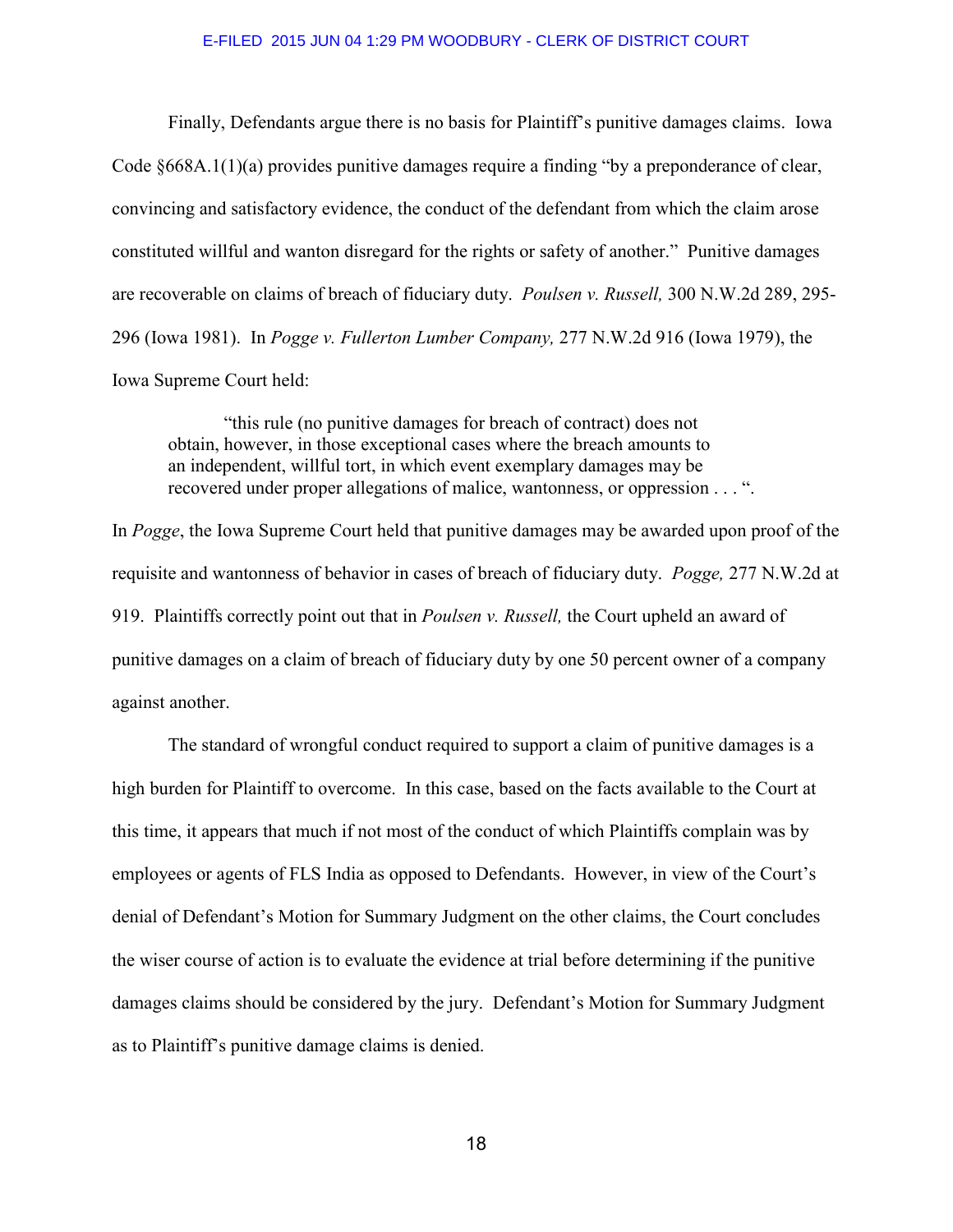IT IS ORDERED, ADJUDGED AND DECREED that Defendant's Motion for Summary Judgement is DENIED.